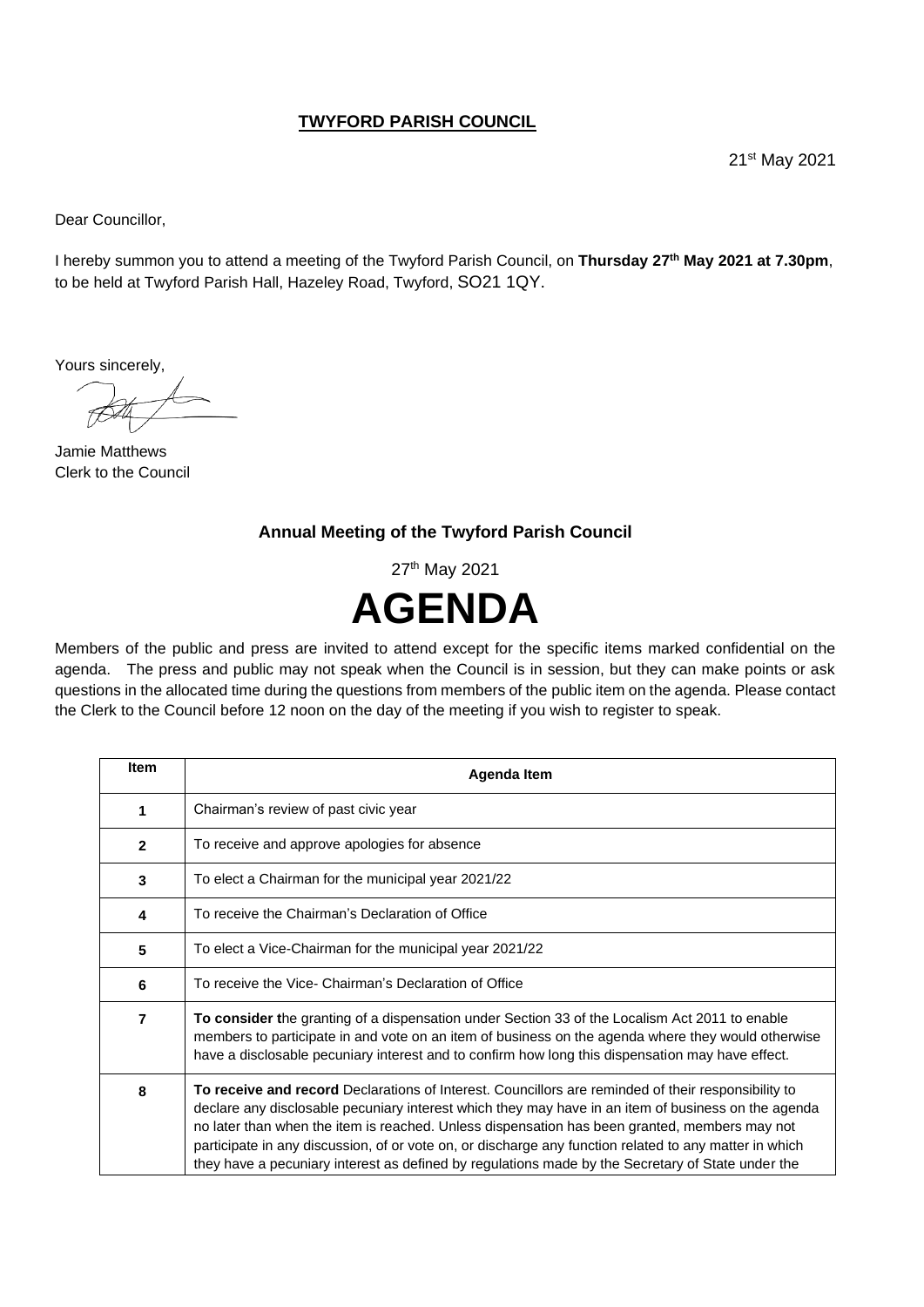|    | Localism Act 2011. Councillors must withdraw from the room when the meeting discusses and votes<br>on the matter.                                                                                                                                                                                                                                                                                                                                                                                                                                          |
|----|------------------------------------------------------------------------------------------------------------------------------------------------------------------------------------------------------------------------------------------------------------------------------------------------------------------------------------------------------------------------------------------------------------------------------------------------------------------------------------------------------------------------------------------------------------|
| 9  | To approve appointments to the following Committees:                                                                                                                                                                                                                                                                                                                                                                                                                                                                                                       |
|    | <b>Finance Committee</b><br><b>Planning Committee</b><br><b>Recreation Committee</b><br>Parish Farm Advisory Committee<br>Twyford Neighbourhood Plan Advisory Committee                                                                                                                                                                                                                                                                                                                                                                                    |
| 10 | To appoint a Chairman to the Finance, Planning, Recreation Committees                                                                                                                                                                                                                                                                                                                                                                                                                                                                                      |
| 11 | To appoint a Chairman to the Parish Farm and Twyford Neighbourhood Plan Advisory Committees                                                                                                                                                                                                                                                                                                                                                                                                                                                                |
| 12 | To review the Terms of Reference for the Finance, Planning and Recreation Committees and<br>Parish Farm Twyford Neighbourhood Plan Advisory Committee                                                                                                                                                                                                                                                                                                                                                                                                      |
| 13 | To approve member special responsibilities:<br>Website<br>Footpaths & Highways<br><b>Public Transport</b><br>Flooding<br>Heath & Safety                                                                                                                                                                                                                                                                                                                                                                                                                    |
| 14 | To approve representatives to the following outside bodies:                                                                                                                                                                                                                                                                                                                                                                                                                                                                                                |
|    | <b>Twyford Nurses Trust</b><br><b>Patient Participation Group</b><br><b>Twyford Parish Hall</b><br><b>Twyford Waterworks Trust</b><br>Winchester Association of Parish & Town Councils                                                                                                                                                                                                                                                                                                                                                                     |
| 15 | To review the Health & Safety and Code of Conduct polices.                                                                                                                                                                                                                                                                                                                                                                                                                                                                                                 |
| 16 | To approve as a correct record and authorise the signing of the minutes of the meeting of Twyford<br>Parish Council held on 29th April 2021                                                                                                                                                                                                                                                                                                                                                                                                                |
| 17 | Public Representation - Councillors to receive representation, including on agenda items, from<br>members of the public provided they have given de notice of their intention to the Clerk no later than<br>12 noon of the day of the meeting. The maximum time limit allowed per person is 3 minutes and the<br>maximum time designated for this agenda item is 15 minutes. Questions shall not require a response<br>at the meeting nor start a debate on the question. The Chair of the meeting may direct that a written or<br>oral response be given. |
| 18 | To receive the County Councillor's report.                                                                                                                                                                                                                                                                                                                                                                                                                                                                                                                 |
| 19 | To receive the District Councillors' reports.                                                                                                                                                                                                                                                                                                                                                                                                                                                                                                              |
| 20 | To receive the Clerk's report.                                                                                                                                                                                                                                                                                                                                                                                                                                                                                                                             |
| 21 | To receive an update on matters arising from the minutes of the Full Council meeting held on 29 <sup>th</sup><br>April 2021 that are not included elsewhere on the agenda and to consider the status of progress to<br>date.                                                                                                                                                                                                                                                                                                                               |
| 22 | To receive the report from the Recreation Committee meeting, approve recommendations contained<br>therein and note updates on any matters arising unless already covered by another agenda item.                                                                                                                                                                                                                                                                                                                                                           |
| 23 | To receive and approve Schedule of Payments for May 2021.                                                                                                                                                                                                                                                                                                                                                                                                                                                                                                  |